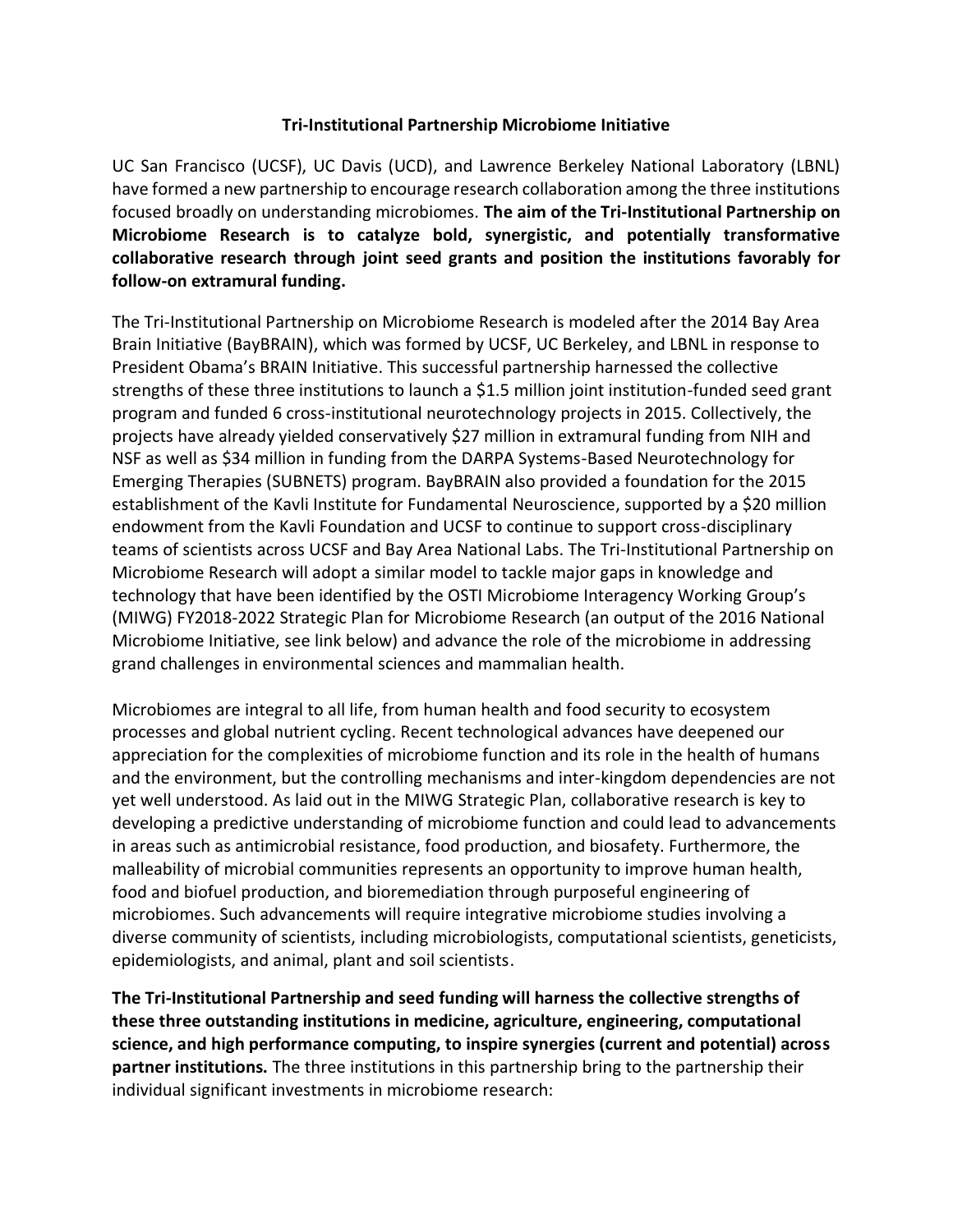UCSF: The Benioff Center for Microbiome Medicine was established in August 2019 by a \$25 million gift from Marc and Lynne Benioff to UCSF to support a network of multi-disciplinary investigators exploring the human microbiome's potential to predict, prevent, and treat a wide range of diseases, with a particular emphasis on childhood diseases. The center will support integrative studies and translational collaborations between microbiome and clinical researchers across the university in order to accelerate our capacity to develop precision microbiome interventions.

UC Davis: The UC Davis Microbiome Special Research Program was launched in 2017 to facilitate interdisciplinary and innovative research in microbiome science at UCD by fostering collaborations and communications between the over 100 laboratories at UCD pursuing microbial science research projects across a variety of disciplines, including biological sciences, engineering, agriculture, medicine, veterinary medicine, food science and soil science. The program focuses on four areas: interdisciplinary innovation, training and education, infrastructure and resources, and community building, and operates its own seed funding program to leverage and build upon the broad expertise in microbiome science across the university.

LBNL: In July 2019, LBNL received \$10 million from DOE to lead the development of the National Microbiome Data Collaborative (NMDC), a new federal asset built by a consortium of national labs for use by all microbiome researchers. Leveraging the high performance computing capabilities and data science assets of the national lab complex, the NMDC is developing a framework to facilitate efficient use of microbiome data for applications in energy, environment, health, and agriculture. The development of platform technologies was a key strategic area outlined in the MIWG Strategic Plan as the sheer amount of available microbiome data presents significant challenges for analysis and interpretation. The NMDC aims to make these data findable, accessible, interoperable, and reusable (FAIR) by providing comprehensive access to multidisciplinary microbiome data and an initial suite of bioinformatics tools for reproducible, cross-study advanced analyses.

*Since the announcement of the National Microbiome Initiative in 2016, many microbiome initiatives have emerged at universities across the US. A unique aspect of the Tri-Institutional Partnership Microbiome Initiative is its data-driven focus. With data scientists and biological researchers working together from the beginning to co-design experiments, the Tri-Institutional Partnership Microbiome Initiative promises novel, collaborative, and structured data that will enable additional discoveries and insights through advanced computational approaches and high performance computing resources. With the knowledge gained of each institution's capabilities and strategic interests from active networking and coordination, the Partners will actively foster complementarity in opportunity development wherever possible. These activities will identify research areas of mutual benefit, facilitate the exploration of innovative approaches and ideas, and target significant gaps in current knowledge*.

This Tri-Institutional Partnership Microbiome Initiative is built upon years of experience in developing and managing broad-based institution-specific programs that foster and nurture seed-funding proposals that are too bold, too preliminary, or too transformative to immediately